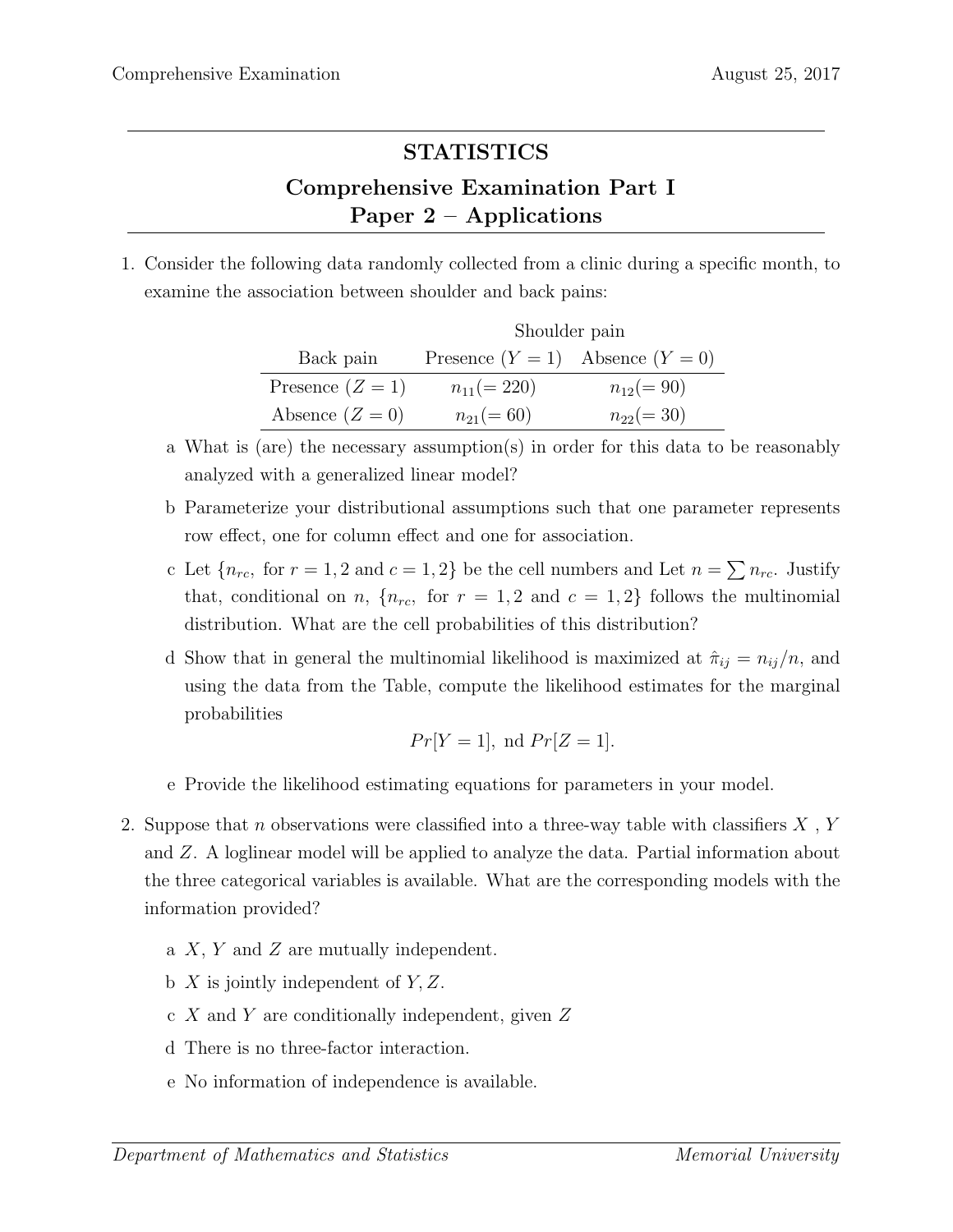- 3. Suppose we are interested in the estimation of the size of a finite population by using a simple capture-recapture design, i.e., in a first stage, K subjects were sampled and tagged before being released into the population; after some time, in a second stage a new sample of size n was drawn from the same population. Out of those n captured at the second stage, y had a tag. Assume that the population size and the number of tagged units did not change between stages and the sampling was carried with replacement.
	- a Show that while  $y/n$  is an unbiased estimator of  $K/N$  with minimum variance,  $nK/y$  doesn't share those properties.
	- b Compute the expectation and variance of  $\hat{N} = K(n+1)/(y+1)$  and comment on the properties of this estimator with respect to  $nK/y$ .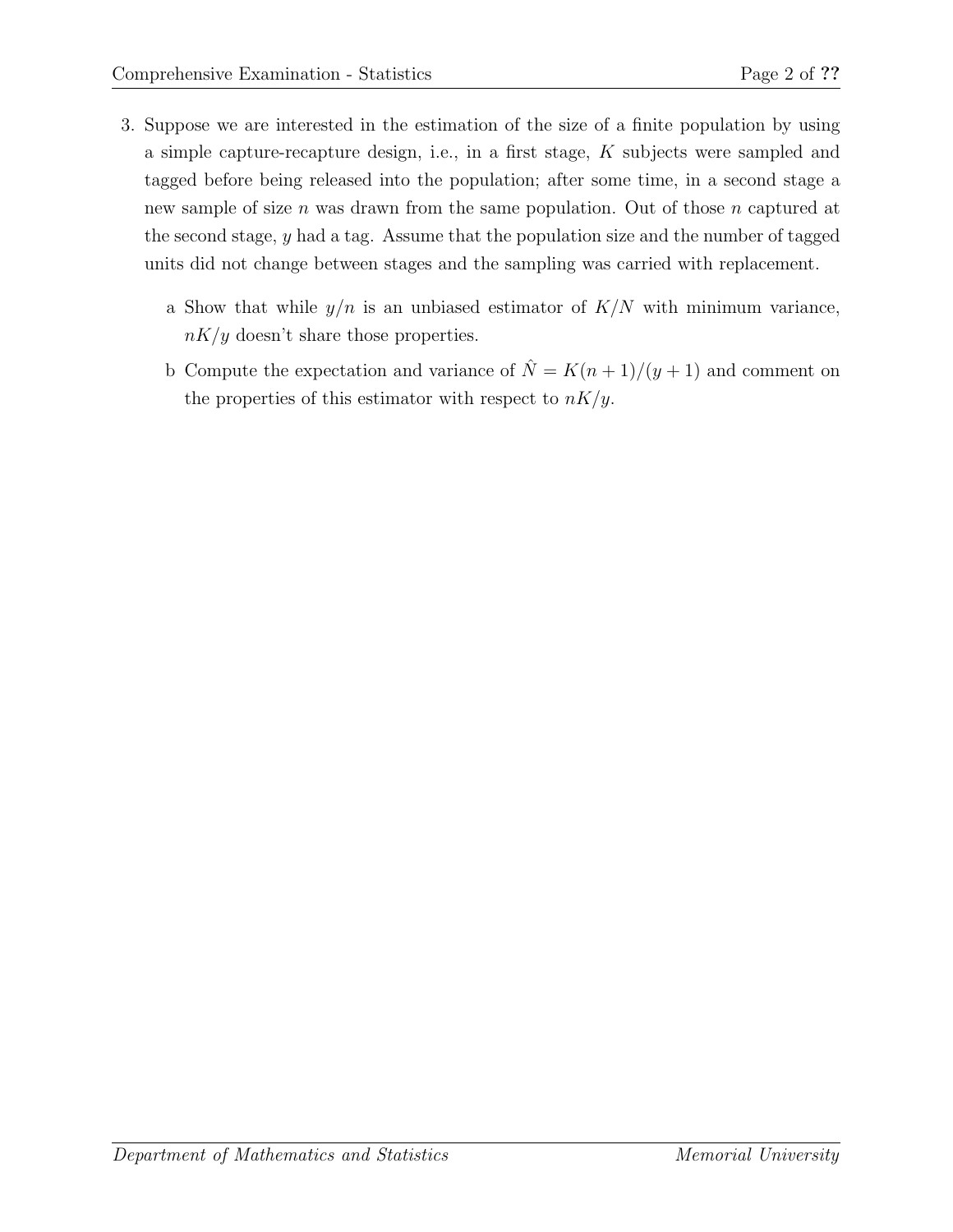- 4. a) In designed experiments, we are interested to compare the different levels of one factor or combination of different factor levels (treatments). But in reality, there are other factors which may have influence on the response, but we are not interested to test the effect of those factors (nuisance factors). Discuss how these nuisance factors are controlled in designing the experiments, with suitable examples in the following three cases
	- i) Controllable nuisance factors
	- ii) Uncontrollable nuisance factors, but can be measured
	- iii) Uncontrollable nuisance factors, but cannot be measured

b) A taste panel will convene this afternoon to compare six different brands of ice cream. The panel is comprised of 10 persons who are expert tasters. The maximum number of different brands that an individual taster will taste is 3. Suggest a suitable design. What would you do if three of the expert tasters failed to come this afternoon because of illness, so that you could not run the design recommended earlier?

5. Design an eight-run fractional factorial design for an experimenter with the following five factors each at two levels: temperature, concentration, pH, agitation rate, and catalyst type. She tell you she is particularly concerned about the two factor interactions between temperature and concentration and between catalyst type and temperature. She would like a design, if possible to construct one, with main effects unconfounded with one another. Can you help her for constructing the desired design and if not possible give justification and propose alternate one? For the proposed design, show the alias structure of main effects and two factor interactions.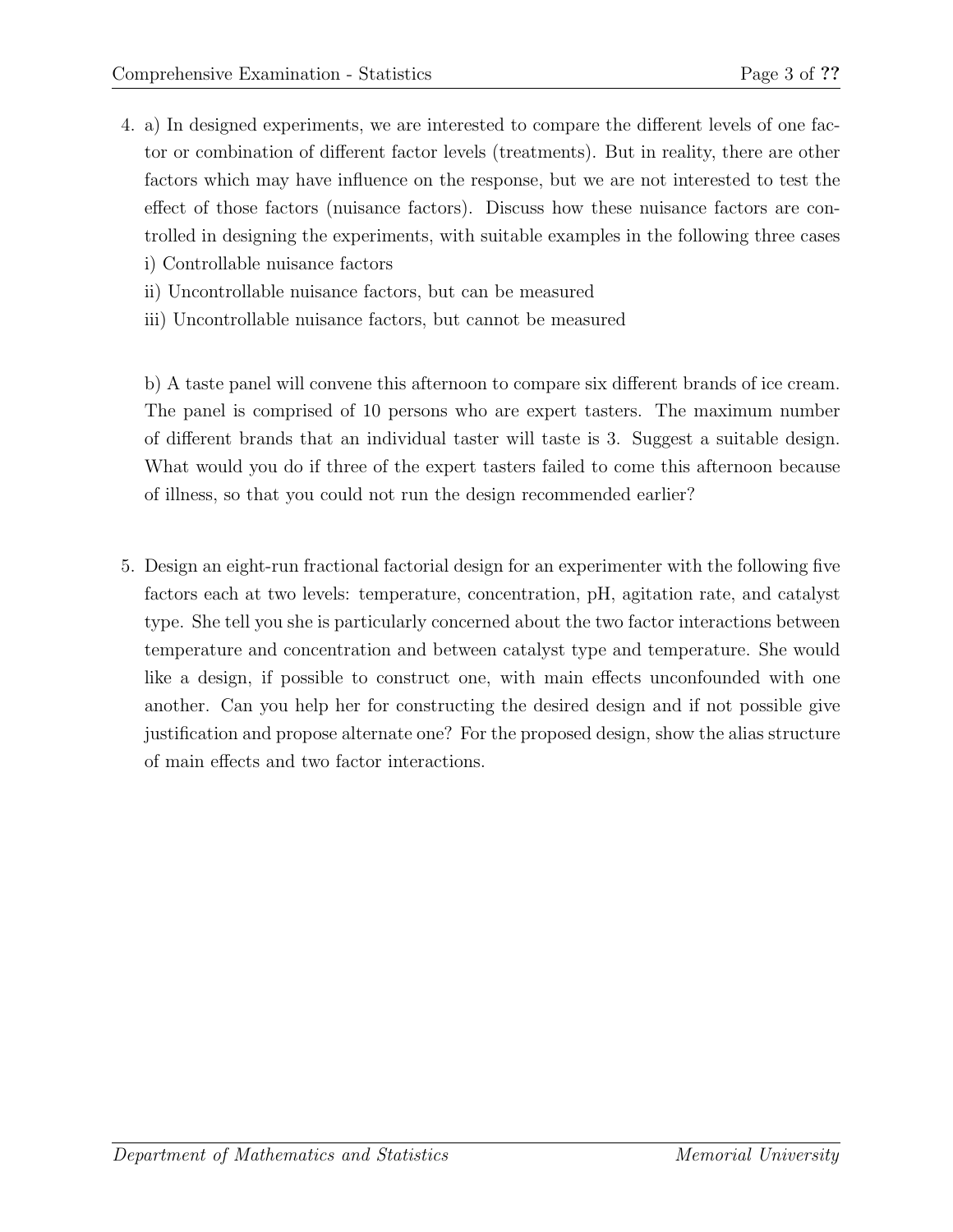- 6. A consumer group conducted an experiment to compare the effectiveness of 3 commercially available weight-reducing diets 1, 2, and 3, Thirty volunteers were randomly assigned to the three diets (10 to each diet). Their weights (in pounds) were recorded both at the beginning and after 1 month on the respective diets. The group wanted to answer the following questions from the data collected.
	- i. Are the three diets achieving similar weight reductions?
	- ii. Does the initial weight affect the weight loss?
	- iii. Is the effect of the initial weight  $(w_b)$  on the weight loss the same for the 3 diets?

Suppose that 3 variables  $x_1, x_2$ , and  $x_3$  are defined as follows: For  $j = 1, 2,$  and 3,

 $x_j = 1$ , for people on diet j,  $x_i = 0$ , otherwise.

You, the analyst, then fit Model 1:

Model 1: 
$$
w_l = b_1 x_1 + b_2 x_2 + b_3 x_3 + b_4 w_b + e
$$
,

where  $w_l$  = weight loss and  $w_b$  = the initial weight. Some output from R is given below:

```
Coefficients:
    Estimate Std. error t value Pr(> |t|)x1 -18.38773 7.06714 -2.602 0.015104*
x2 -15.23466 7.33789 -2.076 0.047905*
x3 -19.28102 7.17408 -2.688 0.012384*
wb 0.13703 0.03176 4.314 0.000205***
```

```
Residual standard error: 7.967 on 26 degrees of freedom
Multiple R-squared: 0.7607, Adjusted R-squared: 0.7239
F-statistics: 20.66 on 4 and 26 DF, p-value: 9.199e-08
Residual Sum of Squares: 1650.12
---
```
You also fit Model 2:

Model 2:  $w_l = b_0 + b_4 w_b + e$ .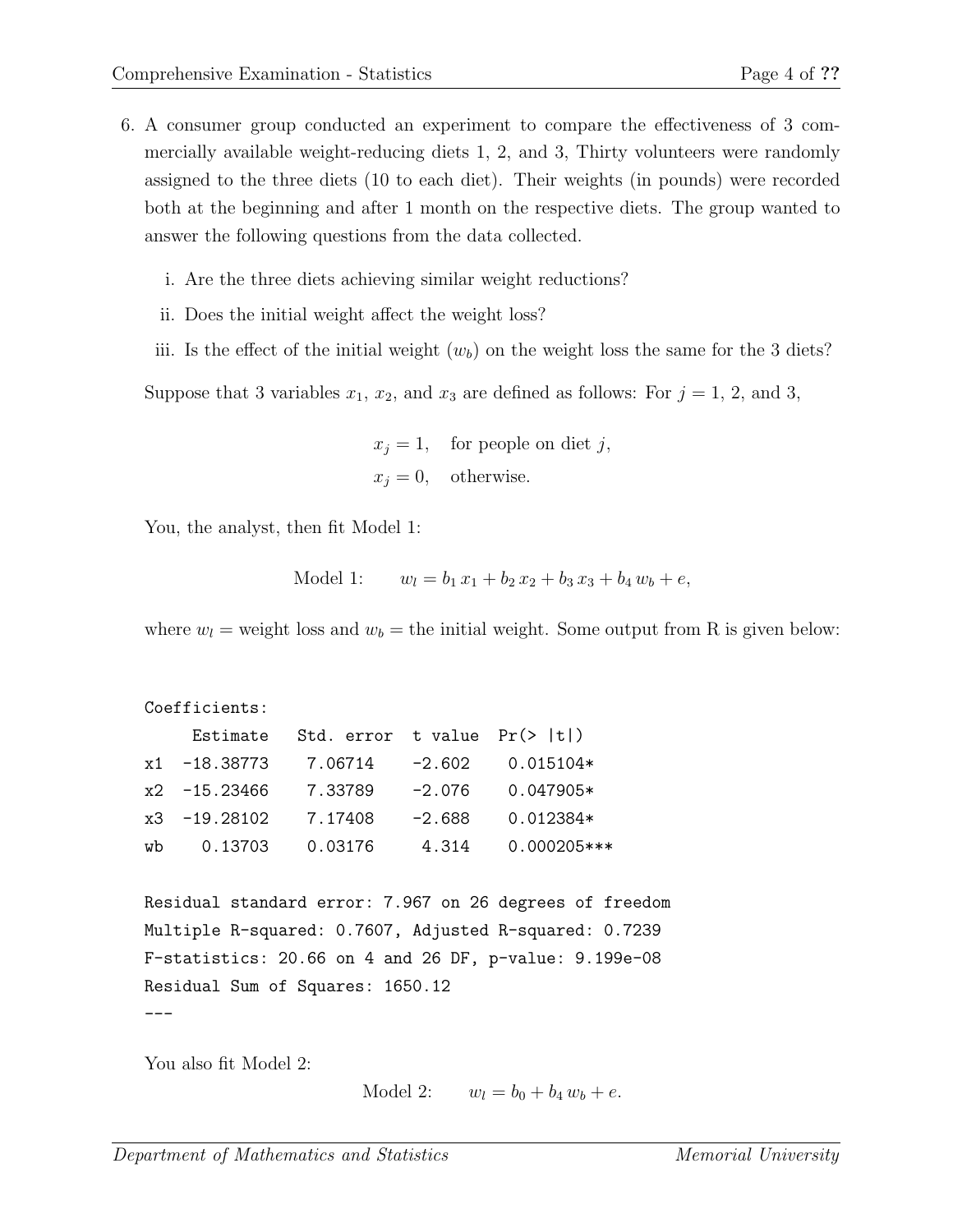Partial output from R is given below:

```
Coefficients:
            Estimate Std. error t value Pr(> |t|)(intercept) -18.16734 6.79884 -2.672 0.012422*
wb 0.13954 0.03132 4.455 0.000123***
Residual standard error: 7.883 on 28 degrees of freedom
Multiple R-squared: 0.4148, Adjusted R-squared: 0.3939
F-statistics: 19.84 on 1 and 28 DF, p-value: 0.0001229
Residual Sum of Squares: 1740.09
---
```
- (a) Interpret the parameters  $b_4$  and  $b_2 b_1$  in Model 1.
- (b) Test the appropriate hypothesis to determine if the three diets are achieving similar weight reductions, clearly specifying the hypothesis being tested. State your conclusions.
- (c) The following 3 plots (see the next pages) and residual information are also available. Briefly comment on the plots and the residual information.
- (d) You also fit Model 1 without observation 28 obtaining Residual Sum of Squares  $=$ 378.83. Similarly when Model 2 is fit without observation 28, you obtain Residual Sum of Squares  $= 691.41$ . Explain whether the removal of observation 28 alters any of your earlier conclusions regarding your answer to question (i).
- (e) How would you anser question (iii) (i.e., "Is the effect of the initial weight  $(w_b)$  on the weight loss the same for the 3 diets?"). What other model or models would you consider in order to answer question (iii) and what other hypotheses would you test?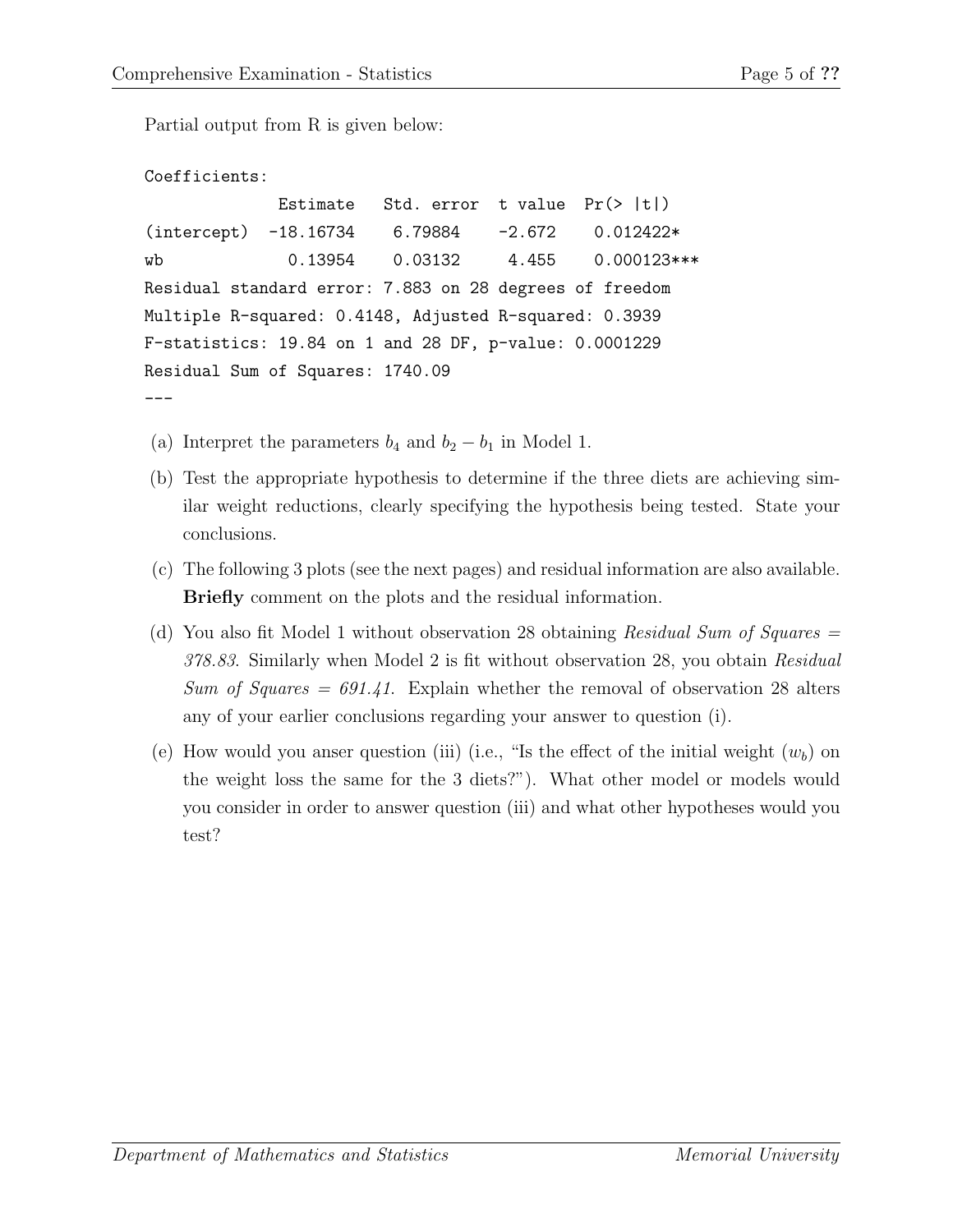